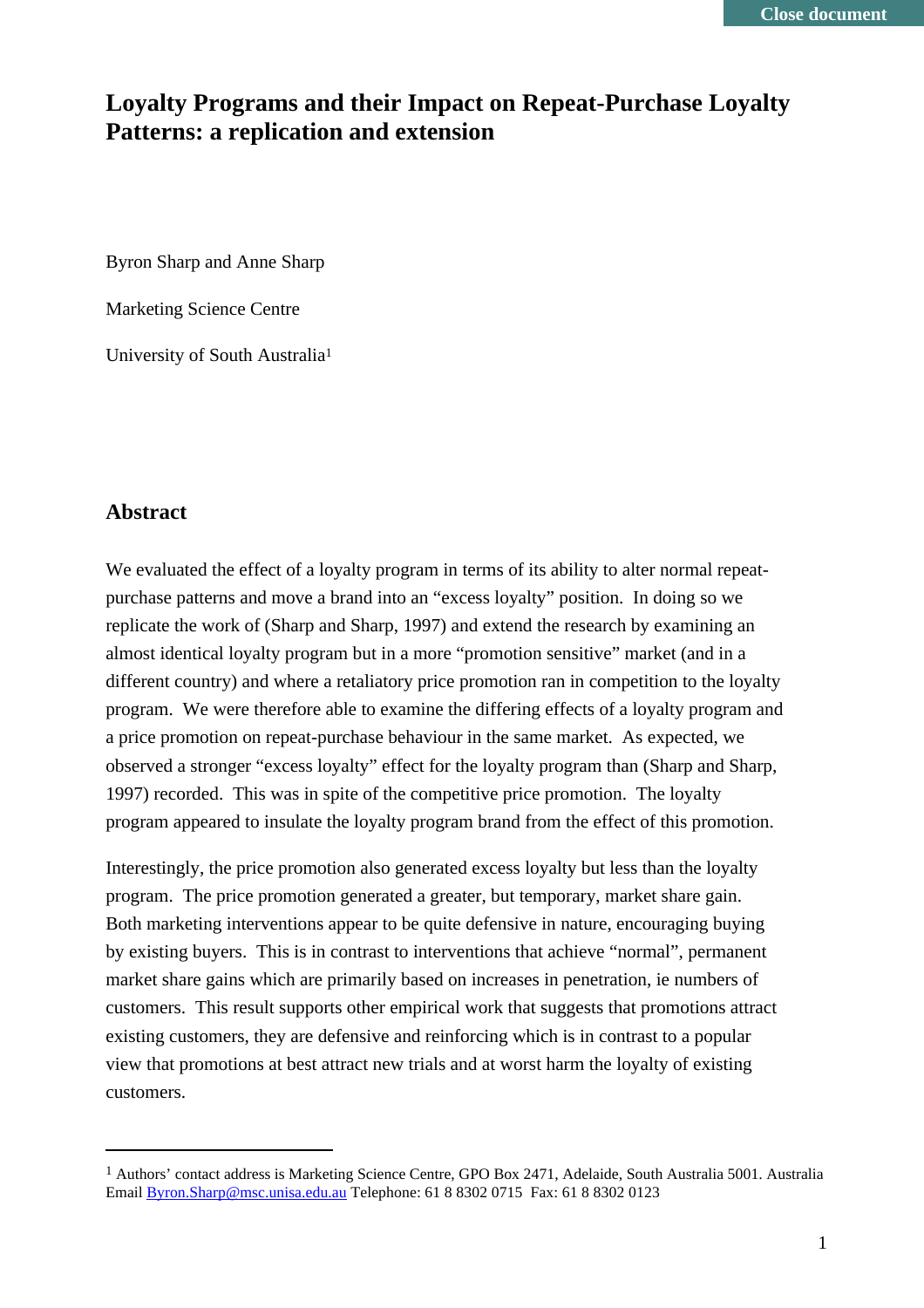The replication results support the original study's method of using existing empirical generalisations, and theory that captures these generalisations, to provide a benchmark against which the impact of these interventions on repeat-purchase could be assessed. The difference in strength of impact suggests that brand and price differentiation have a strong influence on the impact of loyalty programs.

# **1. Introduction**

In spite of a great deal of practitioner interest in loyalty programs there is only a very small body of academic literature dealing with their potential impact and how they might be evaluated. Most articles are normative, dealing with opinions concerning their potential value (or lack of) and how they should (and should not) be implemented (eg Uncles, 1994, Dowling and Uncles, 1997, O'Brien and Jones, 1995). Empirical investigation of loyalty programs has been limited by the difficulties in obtaining panel data in markets where loyalty programs have been introduced (see East and Hogg, 1997 for some ingenious work to get around this problem). Researchers have also encountered the practical problem of the difficulty of constructing classic experimental designs which require a control benchmark, either in terms of a set of consumers not exposed to the loyalty program, or data on what buying behaviour was like prior to the program launch. Sharp and Sharp (1997) presented a quasi-experimental methodology based on using the established empirical generalisations (captured via the Dirichlet model) of repeatbuying behaviour to provide a natural benchmark, against which changes in repeat-purchase loyalty could be assessed, brand by brand. This method has the advantage of not requiring data on individuals' repeat-buying habits prior to the loyalty program launch.

Their research examined the impact of a loyalty program operating in three product categories. Their results showed some weak "excess loyalty" effects. We adopt their methodology to assess a loyalty program operating in a market that was known to be more promotion sensitive due to a lack of product or price differentiation between brands. We also report on the comparative effects of a price promotion that operated in retaliation to the loyalty program.

## **2. Loyalty Programs and Repeat-Purchase Loyalty**

Loyalty programs are presumably initiated by marketers in an effort to achieve some sort of financial pay-off or strengthening of their long-term competitive position. Financial returns depend on increases in market share and repeat-purchase loyalty (which is known to increase (decrease) as a brand's market share increases (decreases) (Ehrenberg et al., 1990, Ehrenberg, 1988), or increases in the degree of insensitivity customers have towards competing offers (Sharp, 1998). In this paper we concentrate on assessing the former, we do not deny that some loyalty programs may be initiated in order to increase differentiation loyalty, raising barriers to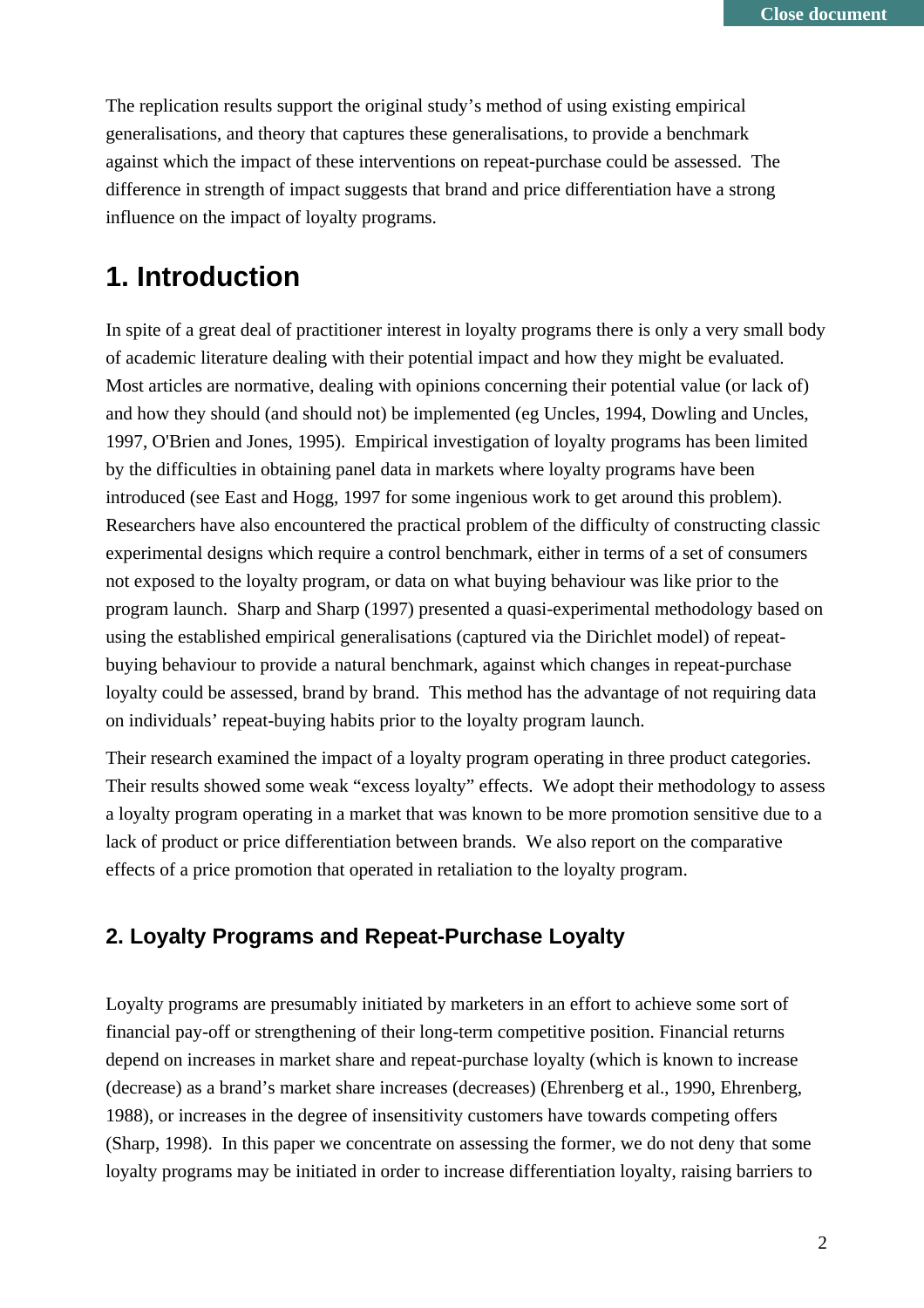entry for new brands and allowing firms to benefit through mechanisms such as price rises. However, in the market that we investigate (retail fuel) marketing attention is far more concerned with market share changes, and in this very frequent repeat-purchase market, it is doubtful that an increase in differentiation loyalty could occur without an accompanying increase change in repeat-purchase loyalty.

While most marketing activity for established brands is defensive, its primary purpose being to maintain current market position and revenue flows, marketers often initiate interventions with the objective to generate sales gains. That marketshare gains seldom occur is due to the fact that competitors are also intervening in the market, marketers must "run hard to stand still" {Ehrenberg, 1997 #5605}. This noted, it is no exaggeration that few would have considered the loyalty program we evaluate here as being successful if it had not produced a sales gain. Like most mass market loyalty programs it was a very expensive marketing intervention, involving considerable set up and on-going running costs. A sales gain was necessary in order to recover these costs. So the loyalty program was launched with the expectation that it would increase the purchase loyalty of customers, as well as possibly attracting some new buyers, and overall bring about increased sales and marketshare. We investigated the nature and degree of this marketplace performance.

#### *2.1 Dirichlet Benchmarks*

The traditional approach to assessing the impact of marketing interventions is to use either a control market or comprehensive "before" data. Both these approaches have considerable practical problems, particularly when it comes to assessing the impact of a mass market intervention such as a loyalty program. An alternative is make use of the known empirical generalisations concerning the repeat-purchase patterns in stationary or near stationary markets (which is most markets most of the time). The Dirichlet model of repeat-purchase behaviour is capable of providing estimates of the repeat-purchase patterns for a stationary competitive repertoire market, and can do so from just a few inputs. By providing brand-by-brand estimates of expected performance if the market were stationary, it can be used to assess nonstationarity for particular brands that have initiated major marketing interventions. Thus, Dirichlet can be used to provide a natural benchmark against which the impact of a loyalty program can be assessed. Sharp and Sharp used this methodology to examine a major loyalty program in Australia (1997). Ehrenberg, Hammond and Goodhardt (1994) used a somewhat similar approach to assess the after effects of price promotions in the United States. The approaches differed from one another in that Sharp and Sharp fitted Dirichlet to a market "in the grip" of a loyalty program, whereas Ehrenberg and colleagues fitted Dirichlet to a stationary market before the price promotion and then compared predictions to observed patterns post promotion. Ehrenberg and colleagues did not report on the nature of the market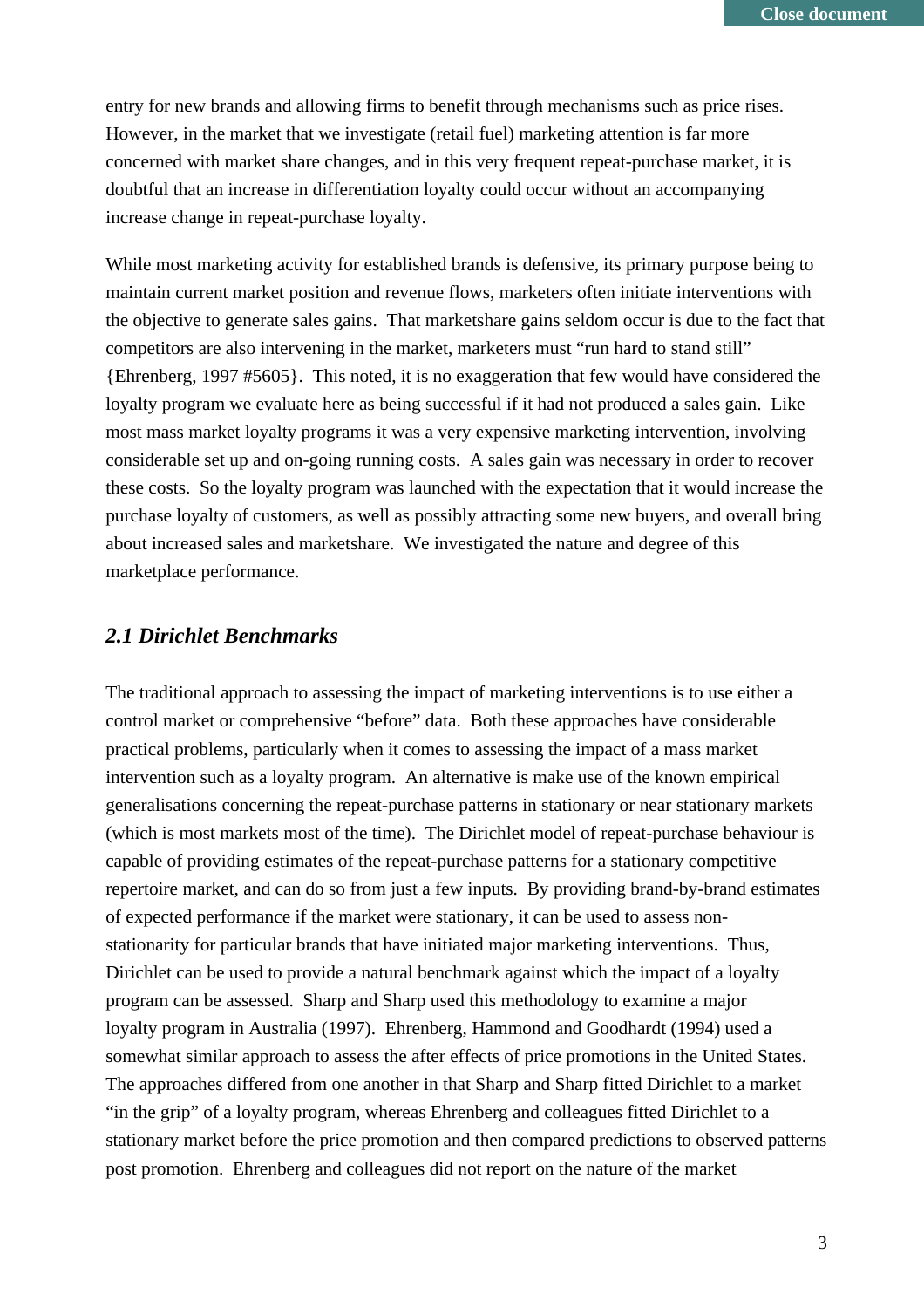*during* the price promotion, other than the fact that there was a dramatic temporary sales spike (indeed it was this spike that was largely used to infer that a sales promotion had occurred). In this paper we adopt Sharp and Sharp's approach in that we compare the current market directly to Dirichlet estimates (of stationary behaviour) fitted on that market. We examine two nonstationary brands, one operating a loyalty program and the other a price promotion.

The advantage of Dirichlet benchmarks is that they allow market share changes to be dissected into their component parts of gains/losses in repeat-purchase loyalty and gains/losses in numbers of customers. The ability to disaggregate marketshare like this is particularly useful for examining a loyalty program, since we are expecting the program to impact more on loyalty and less on customer acquisition. Thereby deviating from the normal relationship observed between penetration (number of customers) and purchase loyalty.

Normally the differences between large and small share brands show up primarily in terms of differences in numbers of customers (Ehrenberg, 1988); small brands have far fewer customers than large brands. They also have lower repeat-purchase loyalty, ie their customers buy them less often (the famous Double Jeopardy effect McPhee, 1963, Ehrenberg et al., 1990) but this difference is of a much smaller magnitude than the differences in numbers of customers between large and small brands (Ehrenberg and Uncles, 1997). It follows, therefore, that when a brand moves to a higher market share position it gains a lot more customers and also experiences a smaller gain in repeat-purchase loyalty. Little is known about how this happens, that is, whether the brand attracts some heavier than average buyers or whether existing customers buy more (East, 1997). Little is also known about the non-stationary period before a brand settles down in its new higher market share position. Does a brand move smoothly along the "double jeopardy line", or do existing customers begin buying more (raising repeat-purchase loyalty) before word of mouth and demonstration effects, amongst other things, attract new buyers, or does marketing effort attract new buyers who trial the brand (raising penetration) and then gradually add the brand to their repertoire lifting repeat-purchase loyalty ? This paper attempts to shed some light on these dynamics, at least in terms of the temporary market share gain caused by promotions and the more lasting sales effect of a loyalty program.

### *2.2 "Excess Loyalty"*

In line with the reasoning and findings of Sharp & Sharp (1997) we expect a loyalty program, if it has an impact on buying behaviour, to bring about "excess loyalty" for a brand. The brand will show an excess of repeat-purchase loyalty for its level of penetration (number of customers), or put another way, will show a deficit of penetration for its level of repeat-purchase loyalty. Such an effect may or may not be accompanied by an increase in market share, the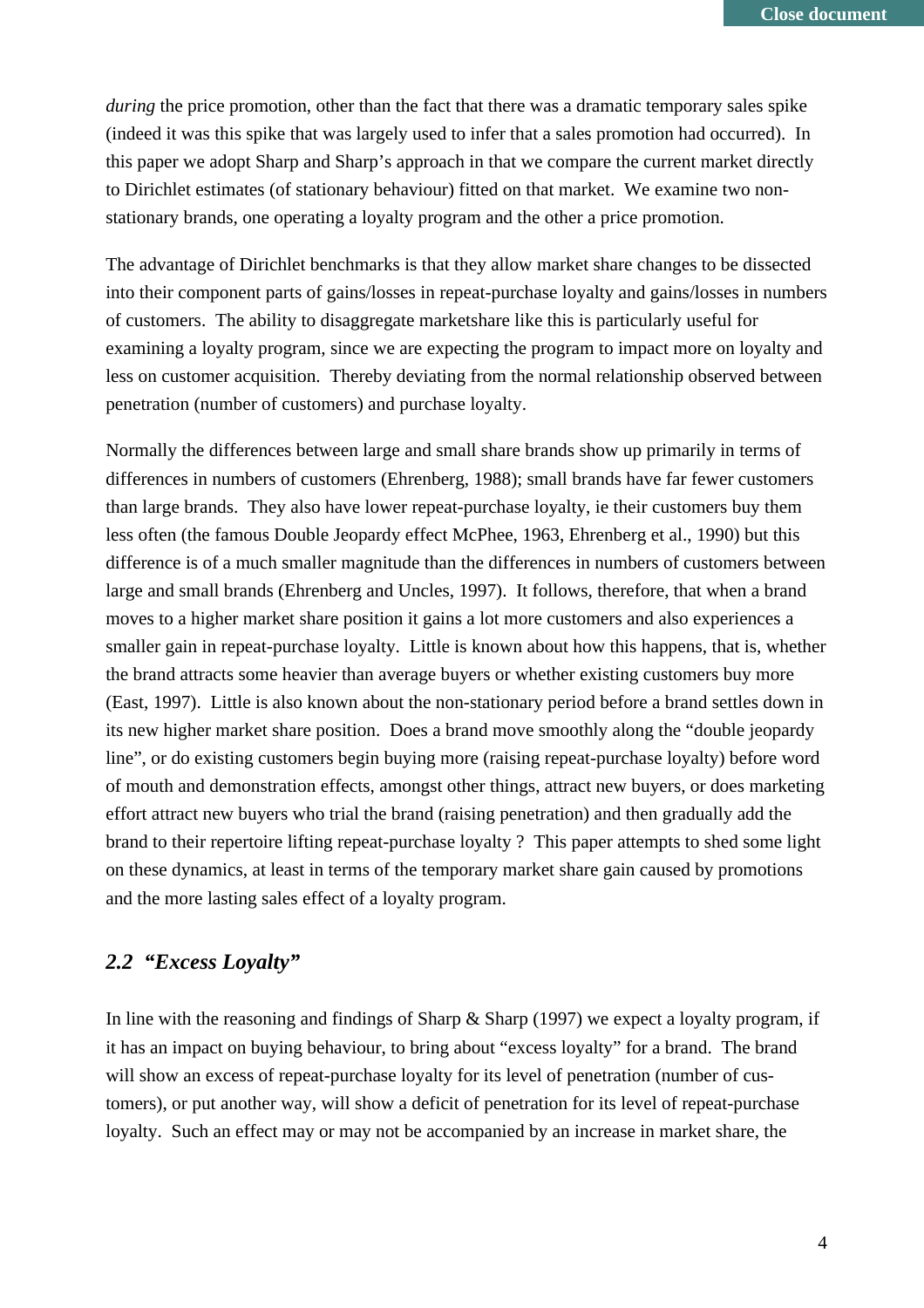former being more probable2. For more on "excess loyalty" see (Sharp and Sharp, 1997, Fader, 1993, Kahn et al., 1988).

## **3. Survey Methodology**

The findings of this research are based on a panel survey of 592 respondents who provided complete details of their retail fuel purchases for each week of the 10 weeks prior to 15 December, 1996. The data was collected by telephone every week using IQCA (Interview Quality Control Australia) interviewers.

Panel members were recruited prior to the loyalty program launch. The recruitment intervews allowed pre-loyalty program launch market shares to be calculated, these compared very well against industry reported market shares, which were based on litres of petrol pumped/sold.

This panel began just after the launch of the loyalty program in New Zealand. The sample consisted of adult (18 years old and over) New Zealanders, not working in the market research or advertising industries, who held a drivers licence and owned or had access to a car. The loyalty program under evaluation offered points to shoppers for brand patronage that could be redeemed for free air travel or accommodation. 34% of the sample were members of the loyalty program at the start of the 10 week period and a further 12% joined during the panel period3. All comparisons in this report between program members and non-members exclude the group who joined sometime during the 10 weeks of the panel. This may potentially dampen the differences between these groups but as will be seen the differences actually turn out to be stark, certainly sufficient to support the notion of attributing causality to the loyalty program.

<sup>&</sup>lt;sup>2</sup> A loyalty program might even have the effect of reducing penetration in that lighter buying customers see no benefit in the loyalty program which requires them to make many purchases in order to gain reward and may instead be attracted by the promotions of competing brands. The overall result, even if the loyalty program brought about an increase in average purchase frequency, therefore might be no or very little movement in marketshare  $3$  A total of 45% of panel members were loyalty program members by the end of the panel. This is higher than loyalty program membership levels recorded by Sharp & Sharp for a very similar loyalty program. However, it appears to concur with figures presented by the managers of the loyalty program when commenting on the success of the loyalty program up-take in New Zealand. The high figure therefore appears mainly due to the extra-ordinary success of the program in recruiting members, as well as being partly due to the panel being skewed to adult members of the population who are in the market for products involved in the loyalty program. This fortuitously enahnces our ability to administer one test of causality, that is to compare samples of program members and nonmembers.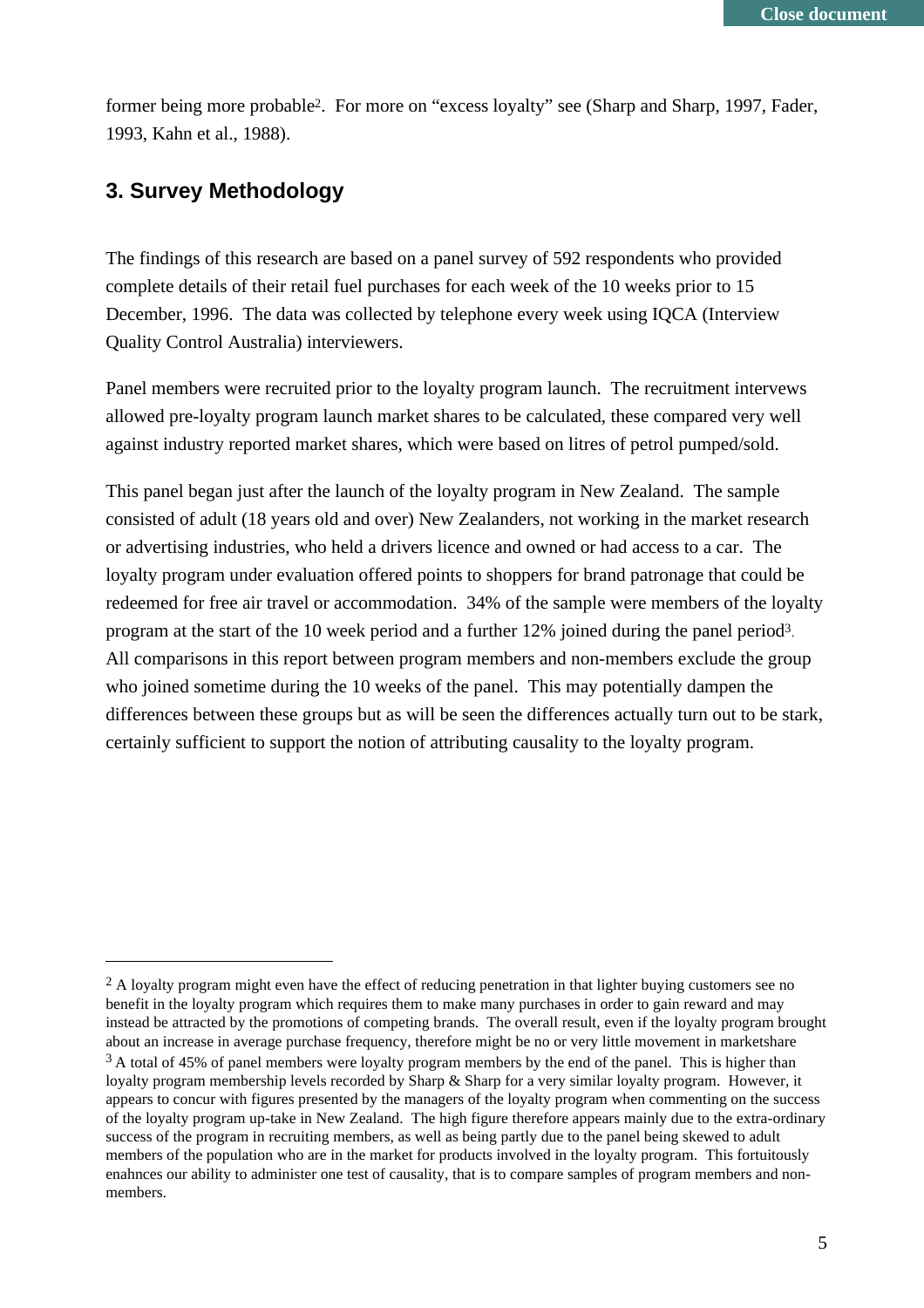## **4. The Marketing Interventions**

The retail petrol market in New Zealand at the time of the loyalty program launch was quite different from the market Sharp and Sharp studied in Australia. The market was completely dominated by four brands (BIG, LOYPRO, PROMO, and SMALL) with independent petrol stations being almost non-existent. In Australia, minor brands and independents often positioned themselves as discounters. Whereas the concept of a petrol discounter did not exist in the New Zealand market. Supermarkets also did not offer retail petrol outlets as they do in other countries (eg see Shingleton, 1998). Profit margins, at the time, were higher in New Zealand than Australia. The four petrol companies were publically accused of monopolistic behaviour and there was some public pressure for the government to encourage new entrants into the market, which happened some time after this research was conducted.

There was little product or price differentiation between brands. The main differentiating features were between individual outlets, that is, difference in location, type of accompanying food store, presence or absence of carwash, etc. Consequently the market was well known to be brand promotion sensitive. Marketers at each of the four petrol companies could achieve quite substantial temporary sales gains for their brand through the promotions, these usually featured discounts on non-fuel products (eg Coca-cola), competitions, or giveaways (eg free drink glass with every fuel purchase) rather than discounting.

In the post loyalty program period one brand (PROMO) ran a series of "back-to-back" promotions, some were price discounts and some were "softer" promotions. The market leader (BIG) did nothing. The result was temporary upwards sales spikes for the promoting brand but, as will be seen, it did not steal sales from each competing brand as would be expected. We attribute this effect to the presence of the loyalty program.

## **5. The Predicted Effects**

It is a well established scientific principle that data does not speak for itself but rather, should be interpreted within a theoretical framework (Chalmers, 1976). In this case the Dirichlet theory of repeat-buying (Goodhardt et al., 1984), which has been subjected to extensive and rigorous testing across markets and time, provides an interpretive guide. Dirichlet norms, fitted to this market and this particular 10 week period, provide a baseline from which results can be interpreted. This baseline allows the effects of many marketing actions to be examined in some detail. Dirichlet allows a comparison to be made between what actually happened with what would have happened without the marketing intervention(s).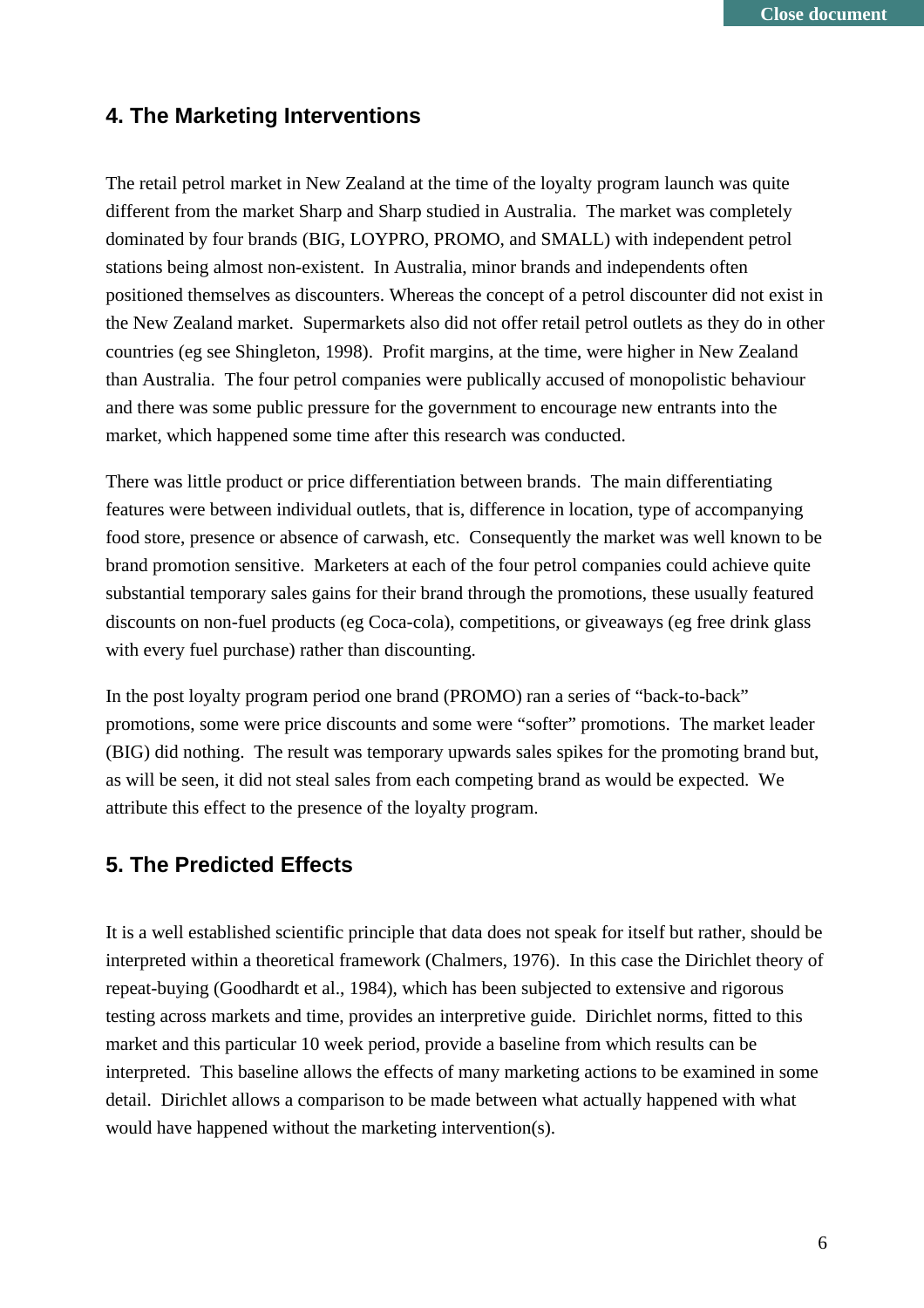An alternative methodology to evaluate such an intervention would be to conduct controlled experimentation, with the marketing intervention run in certain regions of the country and compared with "control" regions, the whole exercise being subjected to the principles and procedures of statistical experimentation. But imposing effective experimental control in marketing is usually very expensive, often difficult (due to competitors' activities or other variable factors), and sometimes altogether impossible (as in this case where control sites would not have been possible) (Ehrenberg, 1988 p.104). Furthermore, controlled experiments have to be planned in advance which requires prior knowledge of the loyalty program's intended implementation which is often unavailable to those outside of the company introducing the loyalty program.

A competitive repeat purchase and near stationary retail fuel market will fit Dirichlet patterns of repeat-purchase. That is, each brand will behave as it should in terms of repeat-purchase statistics (penetration, average purchase frequency, proportion of repeat-buying, etc). A market that has been successfully disrupted by some marketing activity (ie is not stationary) will not fit perfectly, it will show deviations and these can be used to evaluate the impact of the program.

We would expect that if a loyalty program was effecting changes in buying behaviour then this would be seen as upward deviations in repeat-purchase loyalty statistics and downward deviations in penetration for the brand that runs the loyalty program. Naturally if we wish to attribute causality to the loyalty program we would expect to see this effect confined to the loyalty program members. The expected downward deviation in penetration is not to say that the loyalty program brand would necessarily actually lose customers, that is, drop in penetration, though it might (see earlier footnote). We expect a downward deviation in penetration (a deviation from Dirichlet predictions) because we expect penetration to be out of kilter with the growth in repeat-purchase loyalty. That is, the penetration growth, if there is any, should be less than would be expected given the corresponding increase in repeat-purchase loyalty. Normally brands with high, relative to competitors, repeat-purchase loyalty have very high penetration, ie they are large share brands. This is the "upside" of the famous Double Jeopardy effect (Ehrenberg et al., 1990). Brands showing excess loyalty have too much purchase loyalty for their penetration level, or put the other way round, their penetration level is too low for their level of purchase loyalty4.

It is more difficult to form expectations concerning the marketplace effects of promotions. It is known that promotions, particularly price promotions, can cause quite dramatic sales increases. So promotions make a brand temporarily look like a larger share brand, thus it might be expected that promotions should produce large increases in penetration and small gains in

<sup>&</sup>lt;sup>4</sup> A before and after research design would allow us to easily see if any "excess loyalty" position was due to an increase in purchase loyalty or a decrease in penetration. In this research we do not dissect excess loyalty we simply record it.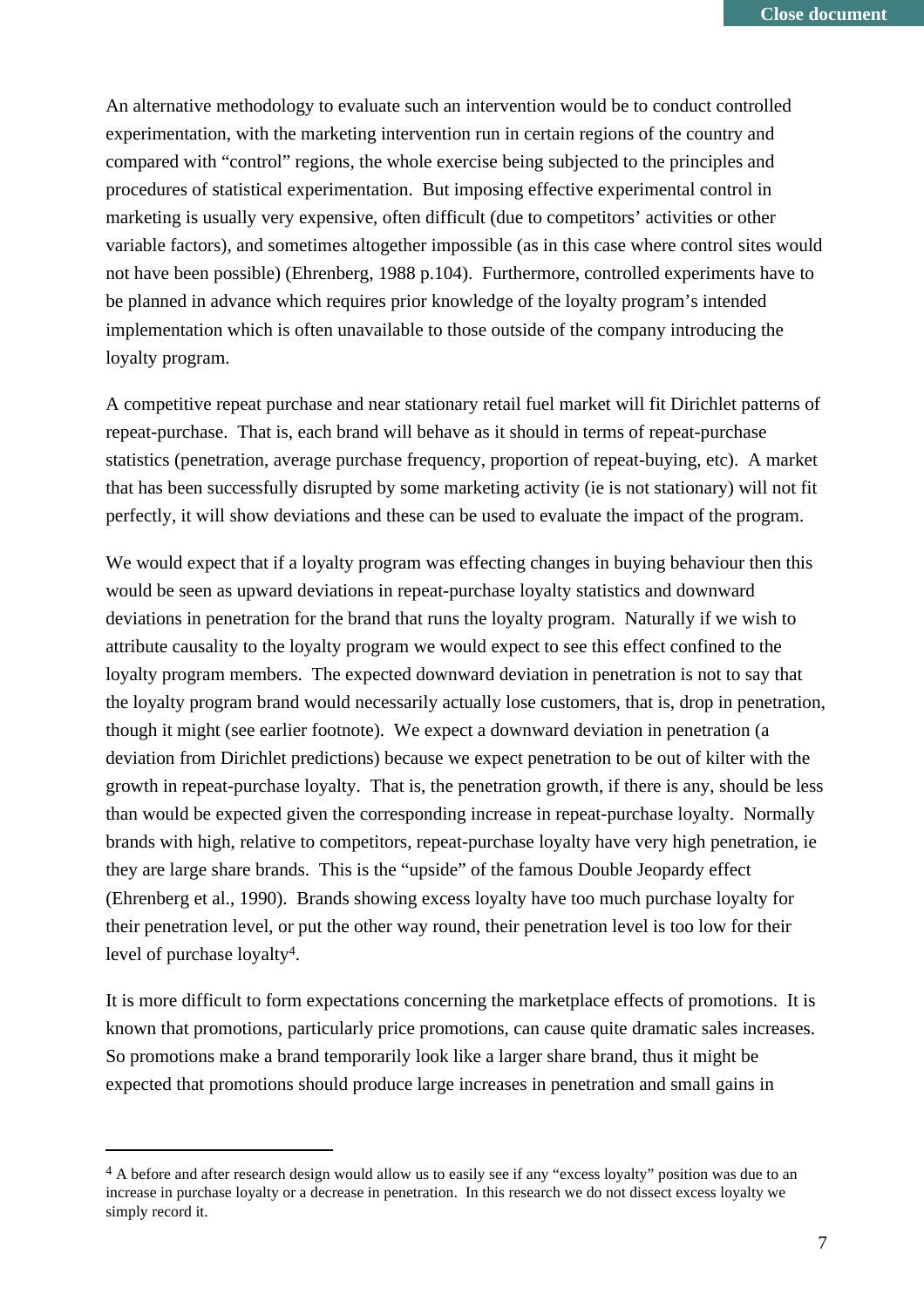average purchase frequency, this is in line with the observed difference between a brand and any larger share brand. However, promotions produce only temporary marketshare increases, the increase disappears once the promotion finishes, and promotions typically run for short periods which may preclude some marketplace effects. It appears that there is little or no residual effect post-promotion, which has been put down to evidence that promotions mainly attract existing buyers rather than inducing trial by new customers (Ehrenberg et al., 1994). This would suggest that promotions may receive their sales gain in terms of excess loyalty instead of substantial penetration gains. However, exactly the opposite has be argued (Kahn et al., 1988 state that a brand might show deficit loyalty or "change of pace" if it ran promotions during the panel period) and there is uncommon for marketing textbooks to associated promotions with increases in loyalty, no matter how temporary.

In summary, little is known about the marketplace dynamics which occur as brands change marketshares (East, 1997), this research provides some initial data in respect to promotion driven sales spikes.

#### **6. The Results**

#### **6.1 Market Share Changes**

Before examining whether or not the loyalty program has brought about "excess loyalty" (ie disrupted normal repeat-purchase patterns) we look at the market share movements that occurred. Sharp & Sharp (1997) did not report on market share shifts, but rather they argued against using market share as a measure of loyalty program success/failure, noting that (a) "excess loyalty" is possible without any, or a very small, marketshare gain, and (b) loyalty programs are inherently defensive appealing to existing and heavier buying customers so they should not be expected to have any marked degree of impact on penetration. East however argues that a loyalty program might still bring about some degree of penetration gain and that this could actually reduce the degree of "excess loyalty" observed in terms of Dirichlet deviations (any gain in average purchase frequency would look like less of a deviation if penetration also rose). Thus it may be important to look at market share movements, particularly for the loyalty program brand.

The actual effect of the loyalty program on market share is difficult to assess within a short period. However, if examined carefully, these panel figures do throw substantial light on the topic. The market shares before and after the loyalty program launch are shown in table one below. The pre-launch market shares are calculated using a matched sample, that is, the same respondents who participated in the full ten weeks of the post-launch panel. This effectively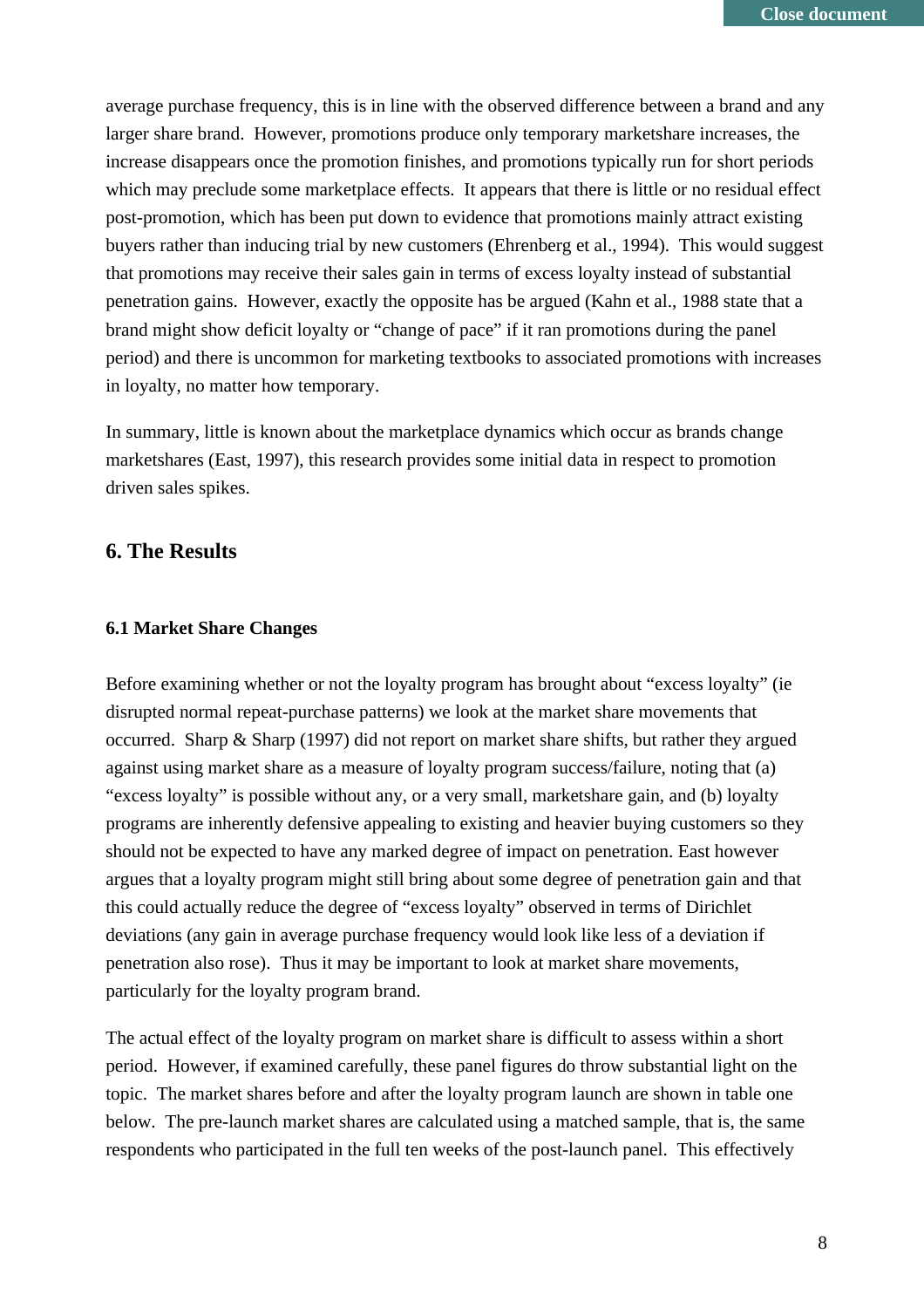removes sampling error in making comparisons between the two sets of marketshares. The prelaunch figures are derived from probabilistic estimates of buying behaviour a method shown to produce very accurate aggregate level sales statistics (see Wright et al., 1998, Brennan and Esslemont, 1994).

|               | Market Share before the loyalty<br>program launch | Market Share post loyalty program<br>launch (the panel period) |
|---------------|---------------------------------------------------|----------------------------------------------------------------|
| <b>LOYPRO</b> | 32%                                               | 30%                                                            |
| <b>PROMO</b>  | 21%                                               | 28%                                                            |
| <b>BIG</b>    | 32%                                               | 26%                                                            |
| <b>SMALL</b>  | 15%                                               | 16%                                                            |

**Table one: market shares pre and post loyalty program launch**

The brand on promotion jumps in market share.

We observe no gain in marketshare for the loyalty program brand (LOYPRO) during the period the panel ran, but it does move to the number one rank position due to changes in the shares of the other brands. The brand on heavy promotion during the period (PROMO) posted a substantial marketshare gain, largely at the expense of the market leader (BIG) while the smallest brand in the market (SMALL) appears to have held its ground, due perhaps to its own smaller promotion.

The five percentage points in marketshare that PROMO gained from other brands should have come from SMALL (one point), BIG (two points) and LOYPRO (two points) according to the Duplication of Purchase law, which has been shown to predict marketshare gains/losses in non partitioned markets (see Lomax et al., 1996). Whereas we observe that SMALL did not lose any share but rather gained, so BIG and LOYPRO should have lost even more. LOYPRO though lost only the 2 points it should have because of PROMO's gain, while BIG lost six percentage points of share when it should have only lost little more than 2 points. These differences could be due to slight partitioning in the market (as well as errors associated with the individual measures) but are more likely to be due to the marketing interventions, or lack of intervention on BIG's part.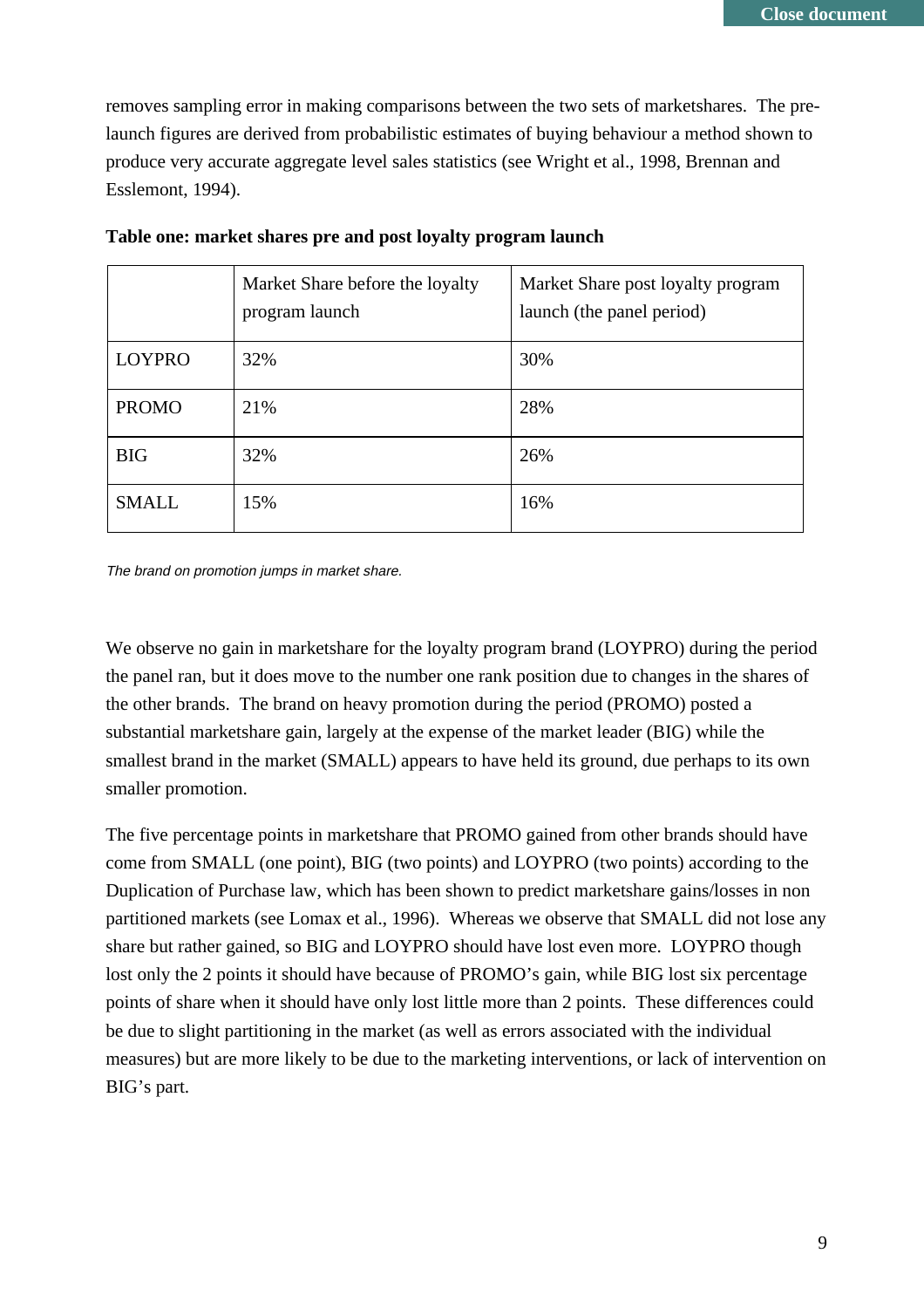Graph one below reports weekly marketshares, sales for each brand were calculated by multiplying penetration by average purchase frequency. On a week-by-week basis LOYPRO is fairly consistently in the market leadership position, PROMO has a strong run for several weeks then falls back somewhat, the chart reveals the sales impact of PROMO cycling through its different promotions. BIG sits in 2nd or 3rd position, depending on the week, and SMALL is consistently the smallest brand. Week by week variation in terms of rank positions is fairly minor, except for PROMO.



**Graph 1: Market Share, weekly periods**

#### **6.2 Excess Loyalty**

Table 2 gives penetration figures and major purchase loyalty statistics (average purchase frequency, share of requirements, proportion of solely loyal buyers) for each brand. In each case an observed (ie actual) and a theoretical (ie predicted/expected) figure is presented. In making comparisons between these figures we are firstly seeking to identify the overall fit of the Dirichlet model to the market. If the model fits well then we know that the market is a normal, or at least approximately normal, stationary repeat-purchase market. Secondly, we are looking for brands deviating from the expected figures, particularly we are looking for deviations that indicate "excess loyalty". In this paper we follow the usual practice in Dirichlet modelling to consider differences of the following magnitudes as being substantial deviations: greater than 3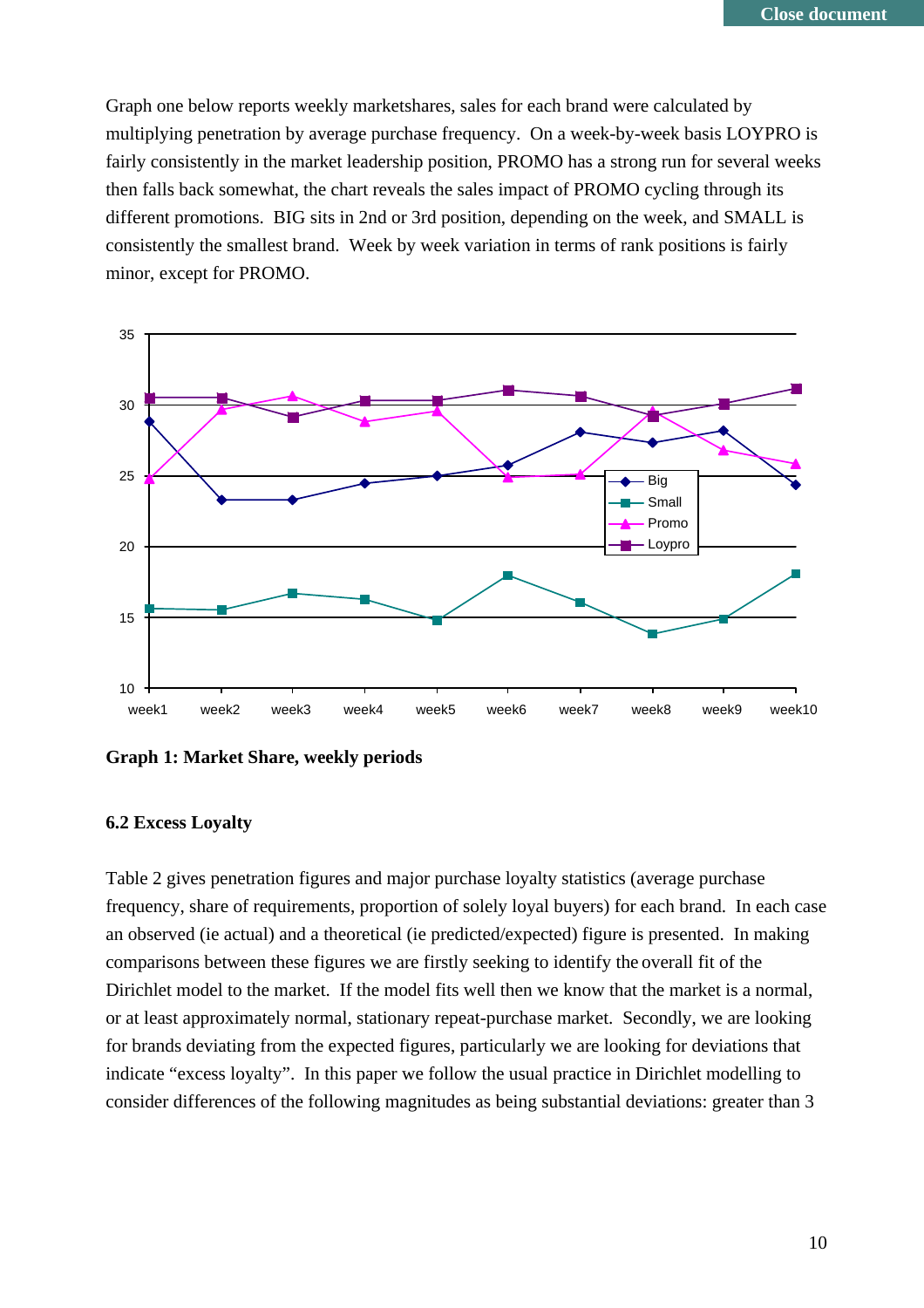percentage points for penetration, 0.3 (for average purchase frequency or 3 percentage points for share of category requirements).5

| <b>Brand</b>  | <b>Penetration</b> $(\% )$ |       | <b>Average Purchase</b><br><b>Frequency</b> |       | <b>Share of</b><br>Requirements $(\% )$ |       | Sole Buyers (%) |       |
|---------------|----------------------------|-------|---------------------------------------------|-------|-----------------------------------------|-------|-----------------|-------|
|               | Obs.                       | Theo. | Obs.                                        | Theo. | Obs.                                    | Theo. | Obs.            | Theo. |
|               |                            |       |                                             |       |                                         |       |                 |       |
| <b>LOYPRO</b> | 54                         | 57    | 6.9                                         | 6.5   | 52                                      | 47    | 22              | 16    |
| <b>PROMO</b>  | 52                         | 54    | 6.5                                         | 6.3   | 48                                      | 46    | 16              | 15    |
| <b>BIG</b>    | 52                         | 51    | 6.0                                         | 6.2   | 47                                      | 45    | 18              | 14    |
| <b>SMALL</b>  | 41                         | 35    | 4.8                                         | 5.5   | 36                                      | 39    | 13              | 11    |
|               |                            |       |                                             |       |                                         |       |                 |       |
| Average       | 50                         | 49    | 6.1                                         | 6.1   | 46                                      | 44    | 17              | 14    |
| Any           | 98                         | 98    | 12.5                                        | 12.5  | 100                                     | 100   | 100             | 100   |

**Table 2: Loyalty Statistics, 10 week period**

\*Italics signify the loyalty program participant brand

It is immediately apparent from table two that, while there are deviations for some brands, the model still describes the market reasonably well. Usually in near stationary markets the Dirichet predictions match the observed figures for each brand with deviations no more than a point or so for penetration and +/- 0.1 for average purchase frequency (see Goodhardt et al., 1984, Ehrenberg, 1988, Ehrenberg and Uncles, 1997). On one hand this good fit is to be expected since retail petrol is typical of a "Dirchlet type market" and has been modelled successfully previously. On the other hand there is good reason to suspect that this market is far from being stationary. While stationarity is one of the assumptions of the Dirichlet model, it is an emerging generalisation that the model is able to "cope" with quite a substantial degree of nonstationarity. In particular, it seems that the non-stationarity of one or two brands is not sufficient to upset the overall fit, and predictions for the other brands, much. It is this feature that makes the model so useful, if it broke down under non-stationary conditions this would be severely limit its practical use in assessing marketing interventions. Likewise if it always fitted perfectly (ie even in non-stationary conditions) it would also be useless, consistently perfectly fitting models tell us little about the empirical world that we do not already observe.

The deviations from Dirichlet predictions are interesting. There is a clear "excess loyalty' effect for the brand running the loyalty program: LOYPRO. LOYPRO has lower penetration

 <sup>5</sup> The sampling errors associated with Dirichlet statistics have had relatively little published investigation. There does not exist an available test of statistical significance to test differences between observed figures and those predicted by Dirichlet. There is also some disagreement among researchers regarding whether such a test would be of much practical value since deviations tend to be rare and easily spotted. A full discussion of these issues is beyond the scope of this paper.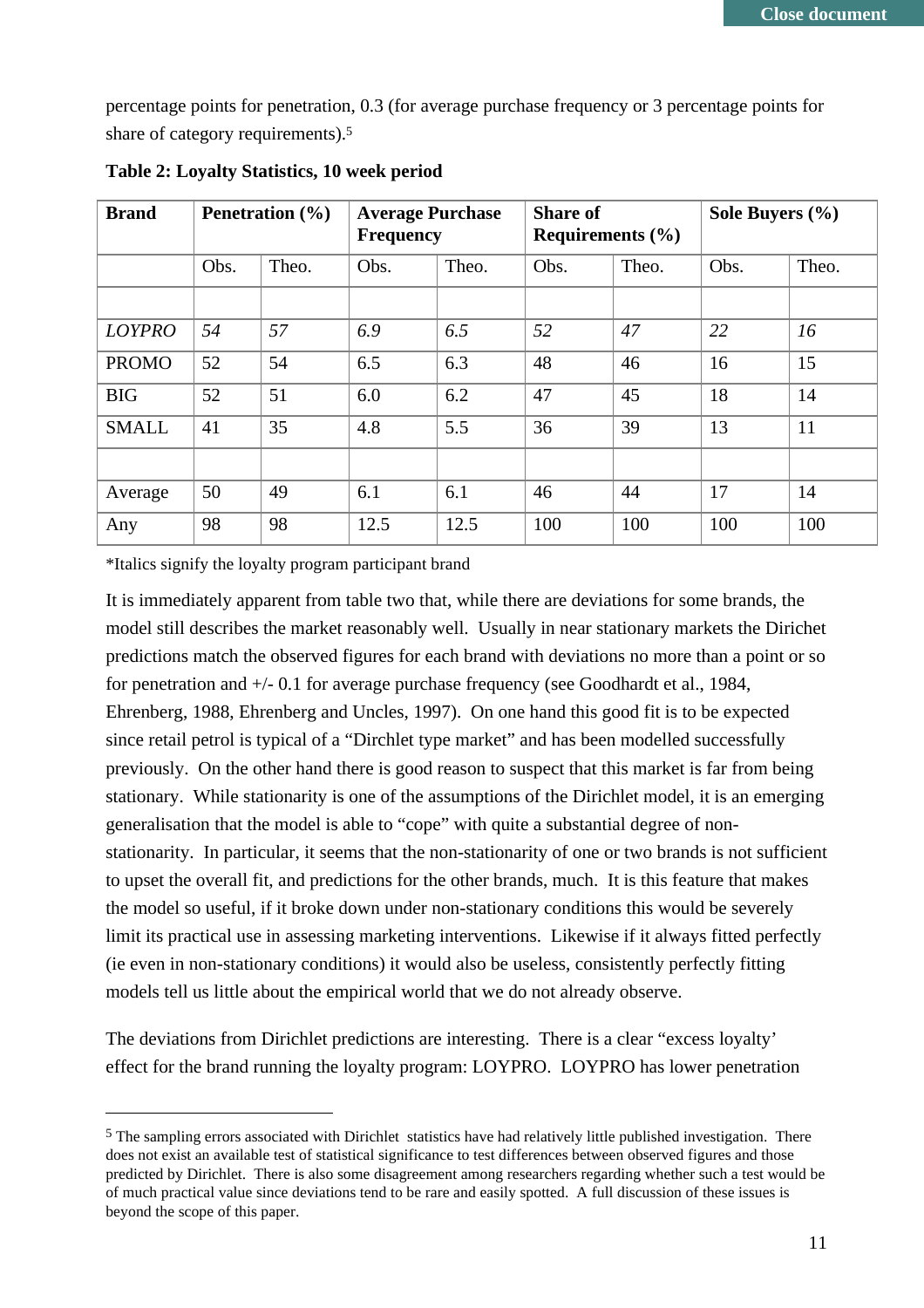than expected (ie lower than the Dirichlet theoretical prediction) and higher than expected purchase loyalty. LOYPRO (the participant brand in the retalitory promotion) also shows this phenomenon, although to a much less extent. BIG (a significant other market player) appears normal. SMALL (the smallest brand in the market) appears to show an "anti-loyalty" effect. This is probably at least partially due to model fitting, ie a deviation for one brand "causing" a deviation for another, however inspection of the observed figures alone shows a strong double jeopardy effect suggesting that the "anti loyalty" effect is possibly also due to things going on in the real market, ie the non-stationarity of two of the other brands.

Overall the results give a strong indication of a loyalty program having an effect, and it is a substantial effect (ie greater than 3 percentage points deviation for penetration and share of category requirements, and 0.3 for average purchase frequency). This is further supported by direct examination of LOYPRO's apparent excess of repeat purchase. Table 3 reports the proportion of buyers who bought a brand in the first 5 weeks who then repeat purchased in the following 5 week period. LOYPRO has a greater proportion of repeat buyers than expected and this phenomenon is "caused" (ie the deviations are attributable to) entirely by the loyalty programs' members, the rate of repeat buying between the two periods is in line with theoretical expectations for non-program members. This deviation for program members (and LOYPRO's customers overall) implies some trend (upwards) between the two periods.

PROMO, which showed excess repeat-purchase loyalty in the total 10 week figures (Table 2), here shows no excess of repeat-purchase between the first and second 5 week periods. This strongly suggests that PROMO's excess (average over the whole 10 week panel - see Table 2) was due to a temporary deviation occurring some time within the 10 week period and between the two, 5 week "slices'. The market share movements shown in graph 1 concur.

The other brands show repeat purchase rates closely in line with theoretical expectations, except that amongst loyalty program members repeat-purchase is systematically lower than expected for the non-participant brands. This suggests some trend (downwards) in loyalty program members' repeat-purchase of these brands (BIG, SMALL, PROMO) between the two periods.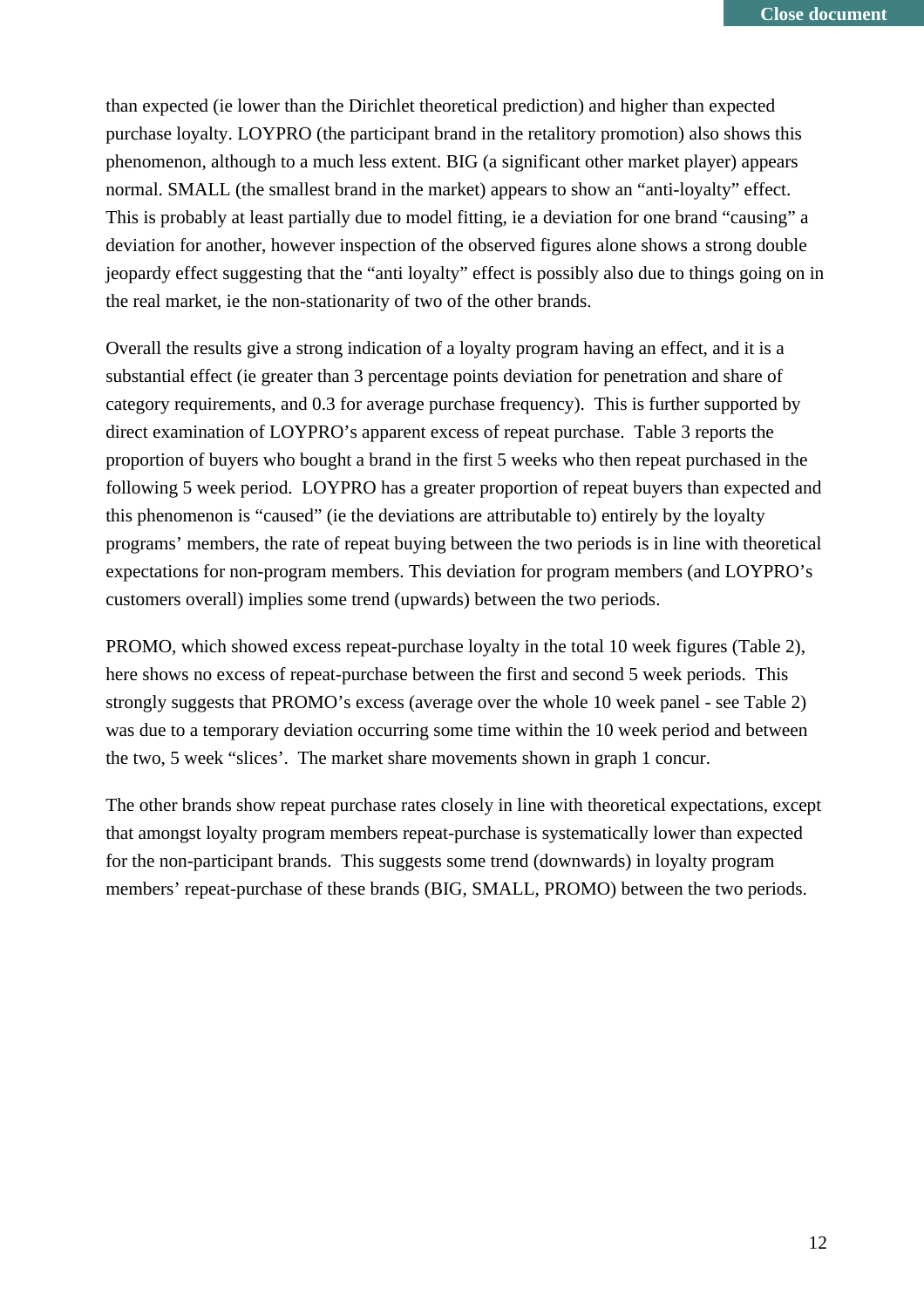| <b>Brand</b>  | <b>All Repeat Buyers</b> |       | <b>Loyalty program</b><br><b>Members</b> |       | <b>Non-Loyalty</b><br><b>Program Members</b> |       |
|---------------|--------------------------|-------|------------------------------------------|-------|----------------------------------------------|-------|
|               | Obs.                     | Theo. | Obs.                                     | Theo. | Obs.                                         | Theo. |
| <b>LOYPRO</b> | 82                       | 79    | 87                                       | 82    | 75                                           | 75    |
| <b>PROMO</b>  | 75                       | 78    | 68                                       | 75    | 79                                           | 79    |
| <b>BIG</b>    | 77                       | 77    | 72                                       | 75    | 80                                           | 79    |
| <b>SMALL</b>  | 70                       | 73    | 71                                       | 72    | 72                                           | 72    |
|               |                          |       |                                          |       |                                              |       |
| Average       | 76                       | 77    | 75                                       | 76    | 77                                           | 76    |
| Any           | 98                       | 97    | 99                                       | 99    | 98                                           | 97    |

#### **Table 3: Repeat Buyers, 5 weekly periods**

\*Italics signify the loyalty program participant brand

#### **An Indicator of Causality**

Observing excess loyalty for program members and not for non-members is a necessary condition if we are to attribute causality for any excess loyalty to the loyalty program. Comparing the brand buying of members with non-members reveals little about the impact of the loyalty program because of selection effects, that is heavier buyers of the brand tend to join the loyalty program. However, the Dirichlet norms effectively adjust for this difference. That is, while differences in average purchase frequency (and other loyalty measures) can not be causally attributed to the loyalty program, it is reasonable to attribute differences in "excess loyalty" to the loyalty program.

Table 4 presents separate results for loyalty program members and non-members. The theoretical figures are from separate Dirichlet models fitted to each separate group. As can be seen, there is an excess loyalty effect only amongst buyers of LOYPRO who are members of the loyalty program. Thus the overall excess loyalty effect shown in tables 2 and 3 is due entirely to the loyalty program members. No excess loyalty is observed amongst non-members.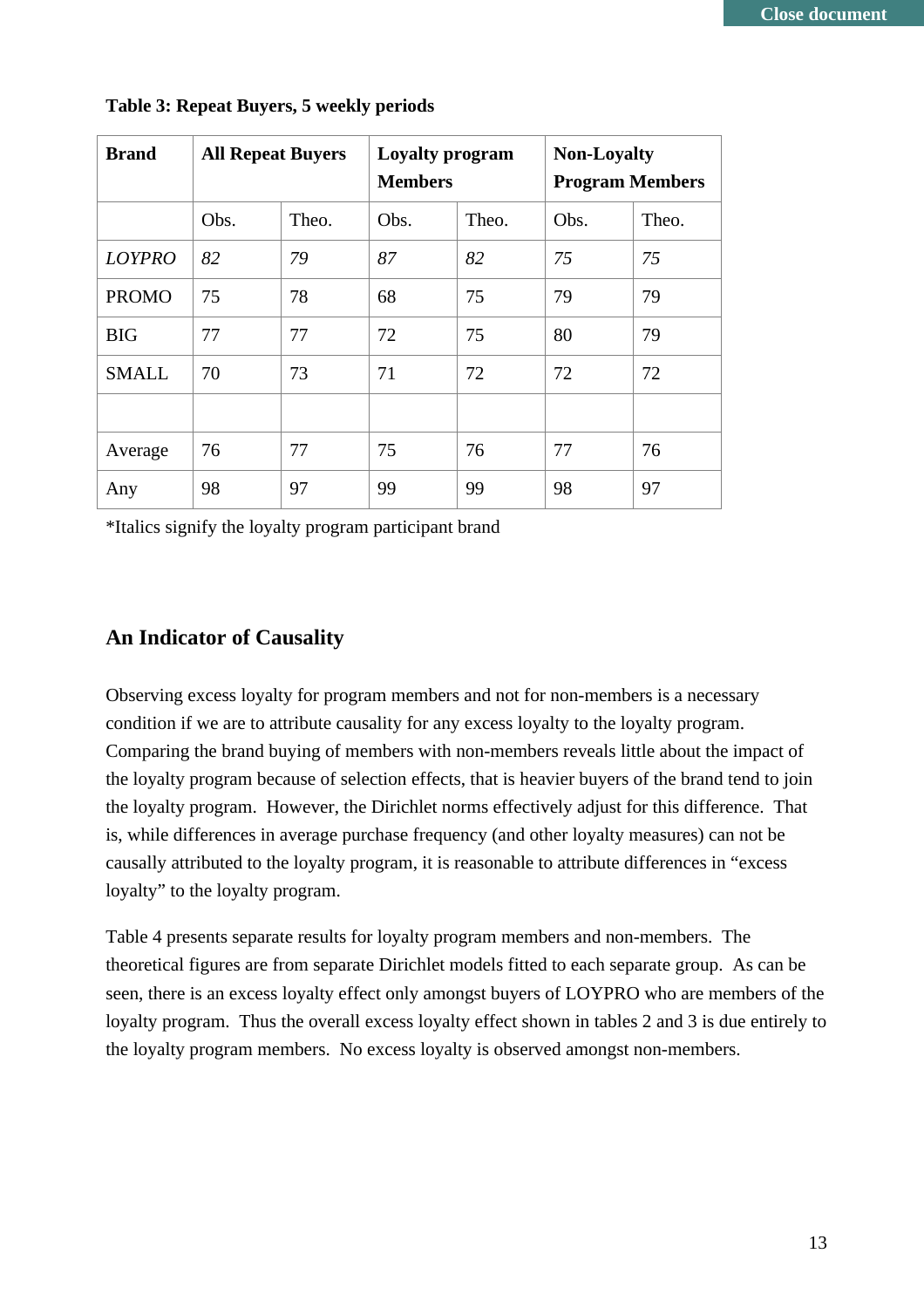| <b>Brand</b>  | <b>Loyalty Program</b><br><b>Members</b> |       | <b>Non-Loyalty</b><br><b>Program Members</b> |       |  |
|---------------|------------------------------------------|-------|----------------------------------------------|-------|--|
|               | Obs.                                     | Theo. | Obs.                                         | Theo. |  |
| <b>LOYPRO</b> | 7.9                                      | 7.2   | 5.6                                          | 5.7   |  |
| <b>PROMO</b>  | 5.4                                      | 5.9   | 7.1                                          | 6.4   |  |
| <b>BIG</b>    | 5.7                                      | 5.8   | 6.2                                          | 6.3   |  |
| <b>SMALL</b>  | 4.8                                      | 5.5   | 4.7                                          | 5.4   |  |
|               |                                          |       |                                              |       |  |
| Average       | 6.0                                      | 6.1   | 5.9                                          | 6.0   |  |
| Any           | 12.1                                     | 12.1  | 12.2                                         | 12.2  |  |

|  |  | Table 4: Average Purchase Frequency Members cf Non-Members, 10 week period |  |
|--|--|----------------------------------------------------------------------------|--|
|  |  |                                                                            |  |

The excess loyalty enjoyed by the loyalty program brand is entirely due to customers who are members of the loyalty program. Whereas the excess loyalty enjoyed by the prmotional brand is extremely due to non-loyalty program customers.

Intriguingly PROMO's excess loyalty is entirely due to non-members of the loyalty program, the program members actually show a deficit in average purchase frequency for PROMO (as they do for every other non-participating brand). This suggests that the loyalty program insulated LOYPRO from PROMO's promotional efforts (while non-loyalty program members were still affected by this promotion). That is, program members who also bought PROMO appear largely unaffected by PROMO's promotion. This is supported by the fact that PROMO failed to steal as much marketshare from LOYPRO as it should have in making its temporary sales gains.

Because these two brand have higher than expected loyalty they have lower than expected penetration (see table 5 below). This deficit in observed, compared with predicted, penetration for LOYPRO and PROMO should not be interpreted meaning that these brands lost customers. It is a reflection of Dirichlet "saying" that these two brands have too much repeat purchase loyalty for their penetration level, or put another way, that they have too little penetration for their level of loyalty. The fact that they do not fit (normal patterns) is reflected in *both* the average purchase frequency and penetration statistics at the same time.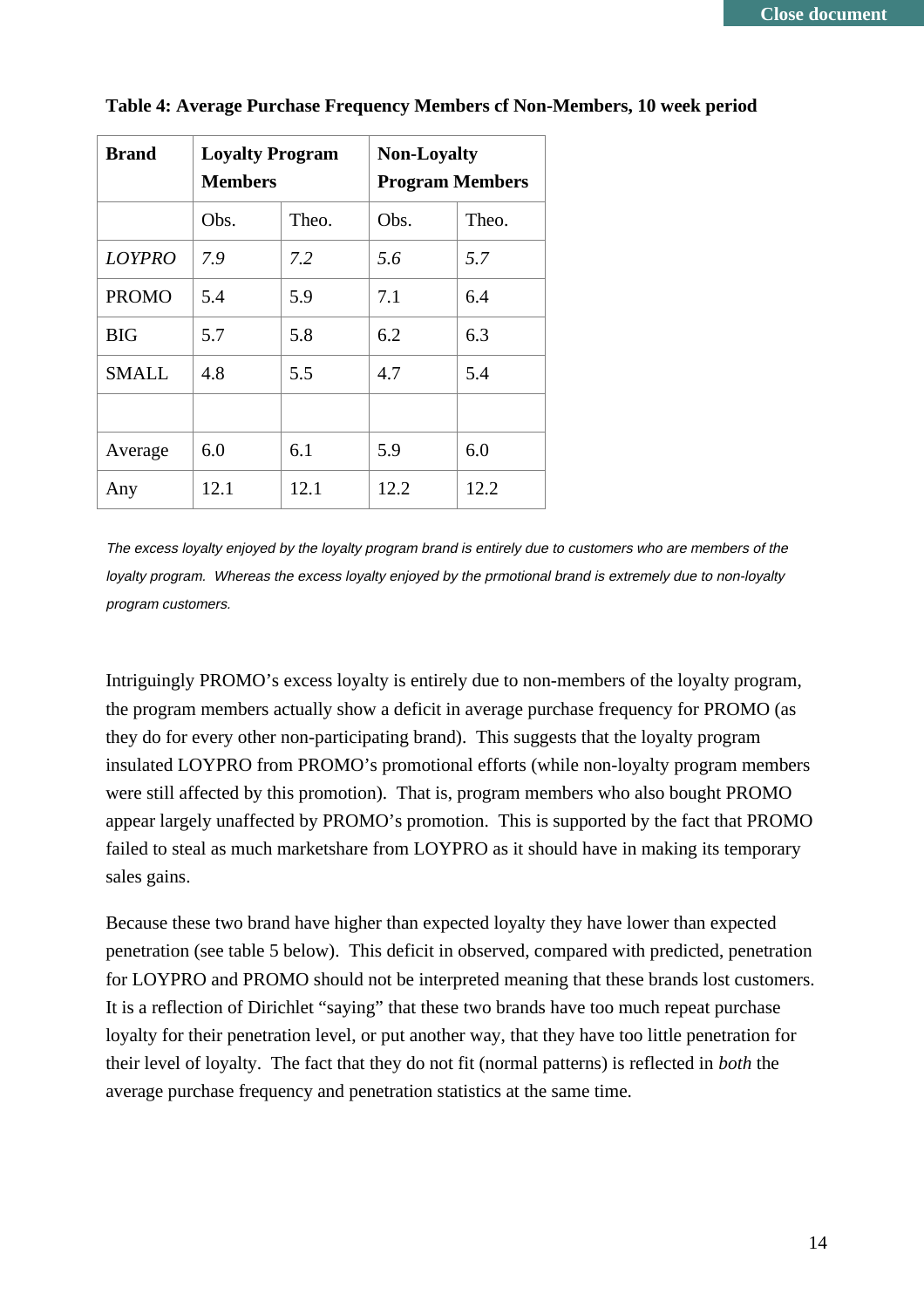| <b>Brand</b>  | <b>Loyalty Program</b> |       | <b>Non-Program</b> |       |  |
|---------------|------------------------|-------|--------------------|-------|--|
|               | <b>Members</b>         |       | <b>Members</b>     |       |  |
|               | Obs.                   | Theo. | Obs.               | Theo. |  |
| <b>LOYPRO</b> | 63                     | 69    | 45                 | 44    |  |
| <b>PROMO</b>  | 47                     | 44    | 53                 | 59    |  |
| <b>BIG</b>    | 42                     | 42    | 59                 | 59    |  |
| <b>SMALL</b>  | 39                     | 34    | 41                 | 35    |  |
|               |                        |       |                    |       |  |
| Average       | 48                     | 47    | 50                 | 49    |  |
| Any           | 98                     | 98    | 98                 | 98    |  |

#### **Table 5: Loyalty Program Members cf Non-Members Penetration, 10 week period**

The loyalty program's effect on penetration is largely confined to program members, whereas the promotion's effect is largely confined to non-members of the loyalty program.

Amongst non-loyalty program members the observed penetration rankings (see Table 5 above) are BIG as market leader (59% penetration), followed by PROMO (53%), then LOYPRO (45%), then SMALL (41%). However, amongst loyalty program members it is a completely different story with LOYPRO first, followed by PROMO, then BIG, then SMALL. It is this difference, combined with the differences in average purchase frequency that produce the market share increases for LOYPRO and PROMO.

As was observed in the average purchase frequencies (table 4) LOYPRO's deviation from Dirichlet predictions is entirely due to loyalty program members.

## **7. Conclusions**

This research has shown in detail the impact of a loyalty program and has distinguished this impact from other confounding competitive effects, ie the promotion by PROMO and the lack of effective retaliation by SMALL. It is clear that certain effects can be attributed to the loyalty program and its launch.

The LOYPRO brand is not behaving as it would if it were stationary. It shows excess loyalty and this effect seems entirely attributable to the loyalty program. Non-loyalty program LOYPRO buyers are not being affected.

The PROMO brand is also showing deviations though not as significant in spite of a substantial market share movement. In this case however, it is non-loyalty program members that are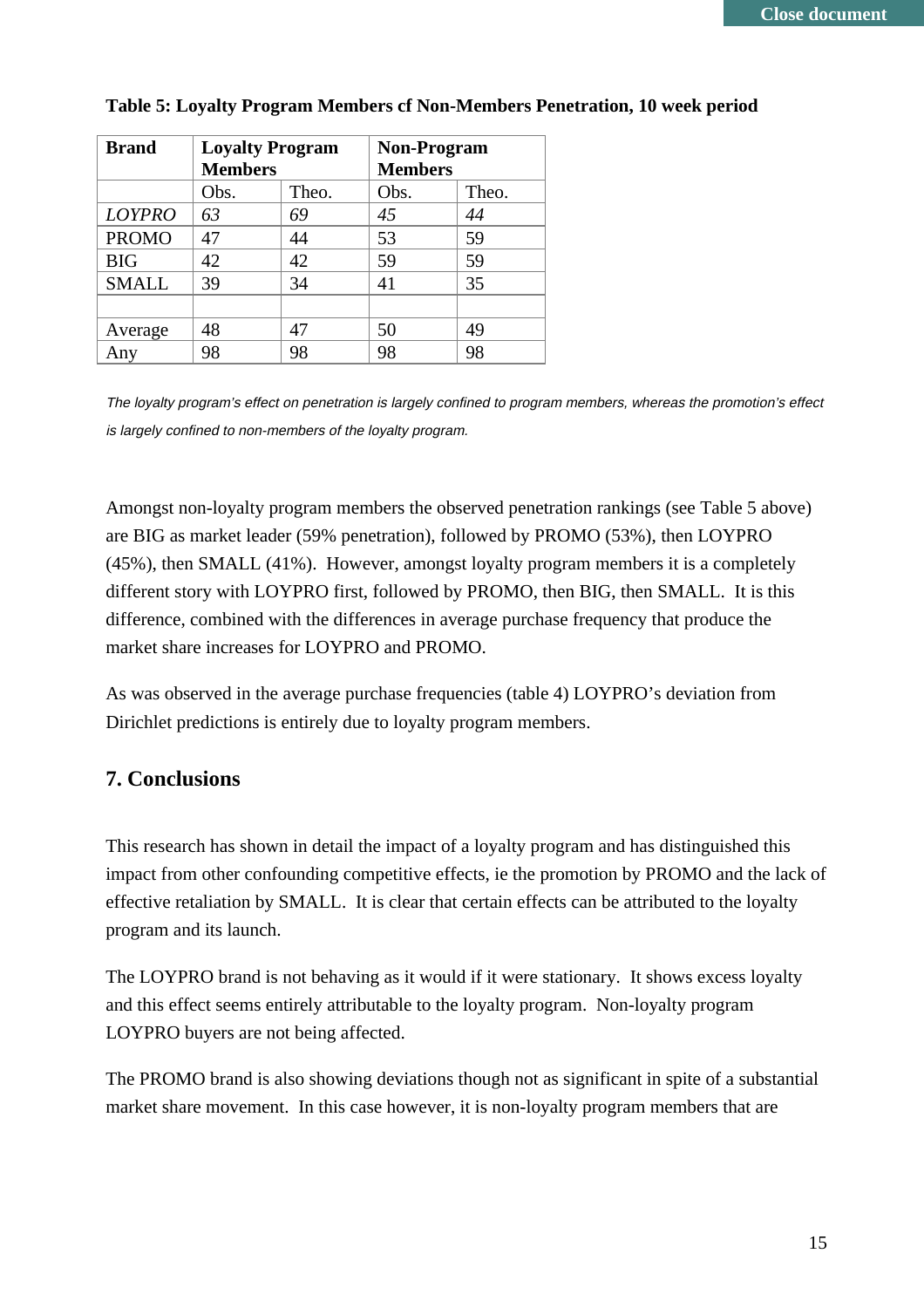affected, suggesting that the loyalty program somewhat insulated buyers (members) from this promotion.

The combined result of the loyalty program and PROMO's promotion is to change overall market share rankings with LOYPRO the biggest winner in the 10 week panel period. In effect LOYPRO stole share from everyone, PROMO stole share from everyone but more so BIG and less so LOYPRO. And the manner in which LOYPRO gained share was in line with the pattern of a loyalty program (as distinct from other marketing activity).

An important question arising from this research is whether this effect is temporary or likely to be of a lasting nature. The answer depends on how much the observed loyalty effect can be attributed to the loyalty program and how much can be attributed to the impact of its launch and associated advertising, publicity and word-of-mouth/excitement. We suggest that the bulk of the effect is due to the nature of the program rather than its launch. Research on price promotions suggests that the bulk of any sales increase is due to the price reduction rather than the accompanying advertising, although the advertising is needed to create awareness of the price promotion. Advertising alone seldom produces immediate sales increases, let alone marked increases. Likewise non-price/incentive promotions seldom produce the large sales spikes observed with price promotions. Industry reports from New Zealand were that once the market has settled down, eg PROMO's promotions ended, LOYPRO had gained several percentage points of marketshare sufficient to wrest marketshare leadership from BIG. The question remains whether this marketshare position is held while still in a state of "excess loyalty" or whether LOYPRO's penetration has increased substantially and brought the brand into (double jeopardy) line. We think that they answer is that LOYPRO still enjoys excess loyalty, that the loyalty program has produced a permanent deviation from normal Dirichlet market patterns. However, the permanency of the excess loyalty effect remains uninvestigated.

## **Replication Results**

Finally, it is important to stress that this research is a replication/extension of an original study. As such in addition to the stand alone findings discussed above there is also the knowledge produced because of the differences in conditions between the two studies. Specifically this replication has shown:

1. It has supported the use of Dirichlet norms to assess the impact of marketplace interventions, especially loyalty initiatives. The comparisons against Dirichlet predictions clearly showed evidence of the effects of the two marketing interventions.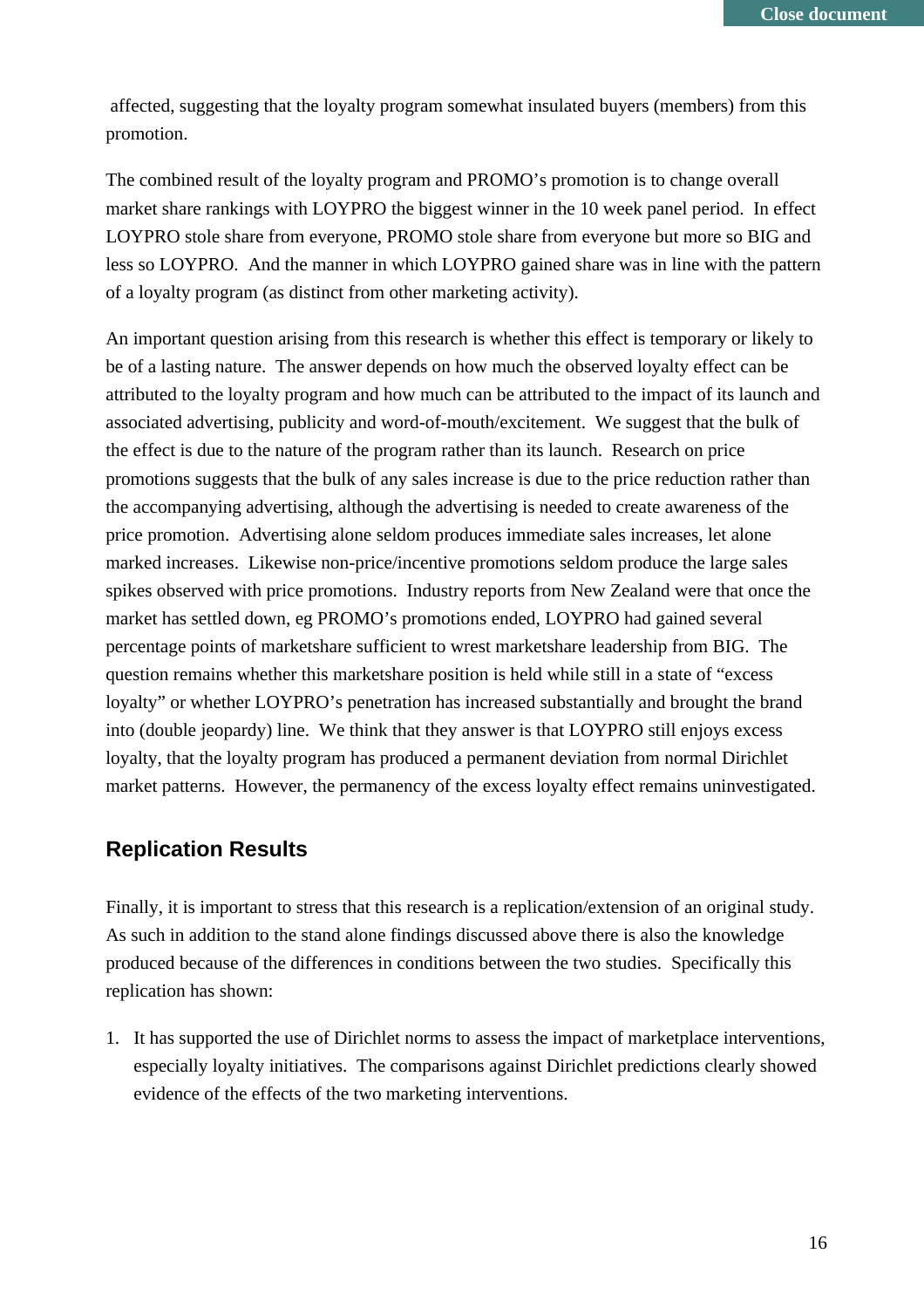- 2. The replication has supported the original study's contention and evidence that when loyalty programs successfully impact on buying behaviour they do bring about excess loyalty rather than normal patterns of market share gain.
- 3. The excess loyalty program effect also appears to be quite large in spite of quite a small marketshare shift. This again supports Sharp & Sharp's original argument against using market share to appraise the marketplace impact of a loyalty program.
- 4. The extension to a different market with an identical loyalty program has shown that the lack of product or price differentiation enhances the loyalty program's excess loyalty effect. The market was known to be promotion sensitive and the results show that this in effect means loyalty program sensitive as well.
- 5. Promotions, rather surprisingly, also impact on marketshare via excess loyalty rather than excess penetration or the normal ratio of gains in penetration and average purchase frequency. This provides further support for the contention that promotions are taken up largely by existing customers (Ehrenberg et al., 1994).

#### **References**

Brennan, M. and D. Esslemont, 1994. The Accuracy of the Juster Scale for Predicting Purchase Rates of Branded, Fast-Moving Consumer Goods. Marketing Bulletin (5), 47-53.

Chalmers, A.F., 1976. What Is This Thing Called Science?*,* Brisbane: University of Queensland Press.

Dowling, G.R. and M. Uncles, 1997. Do Customer Loyalty Programs Really Work? Sloan Management Review 38 (No. 4, Summer), 71-82.

East, R., 1997. Consumer Behaviour: Advances and Applications in Marketing*,* London: Prentice Hall.

East, R. and A. Hogg, 1997. The Anatomy of Conquest: Tesco versus Sainsbury. Journal of Brand Management 5 (1), 53-60.

Ehrenberg, A.S.C., 1988. Repeat Buying Facts, Theory and Applications*,* New York: Oxford University Press.

Ehrenberg, A.S.C., G.J. Goodhardt and T.P. Barwise, 1990. Double Jeopardy Revisited. Journal of Marketing 54 (July), 82-91.

Ehrenberg, A.S.C., K. Hammond and G.J. Goodhardt, 1994. The After-Effects of Price-Related Consumer Promotions. Journal of Advertising Research 34 (July/August), 11-21.

Ehrenberg, A.S.C. and M.D. Uncles (1997) South Bank Business School and University of New South Wales, London.

Fader, P.S., 1993. Integrating the Dirichlet-Multinomial and Multinomial Logit Models of Brand Choice. Marketing Letters 4 (2), 99-112.